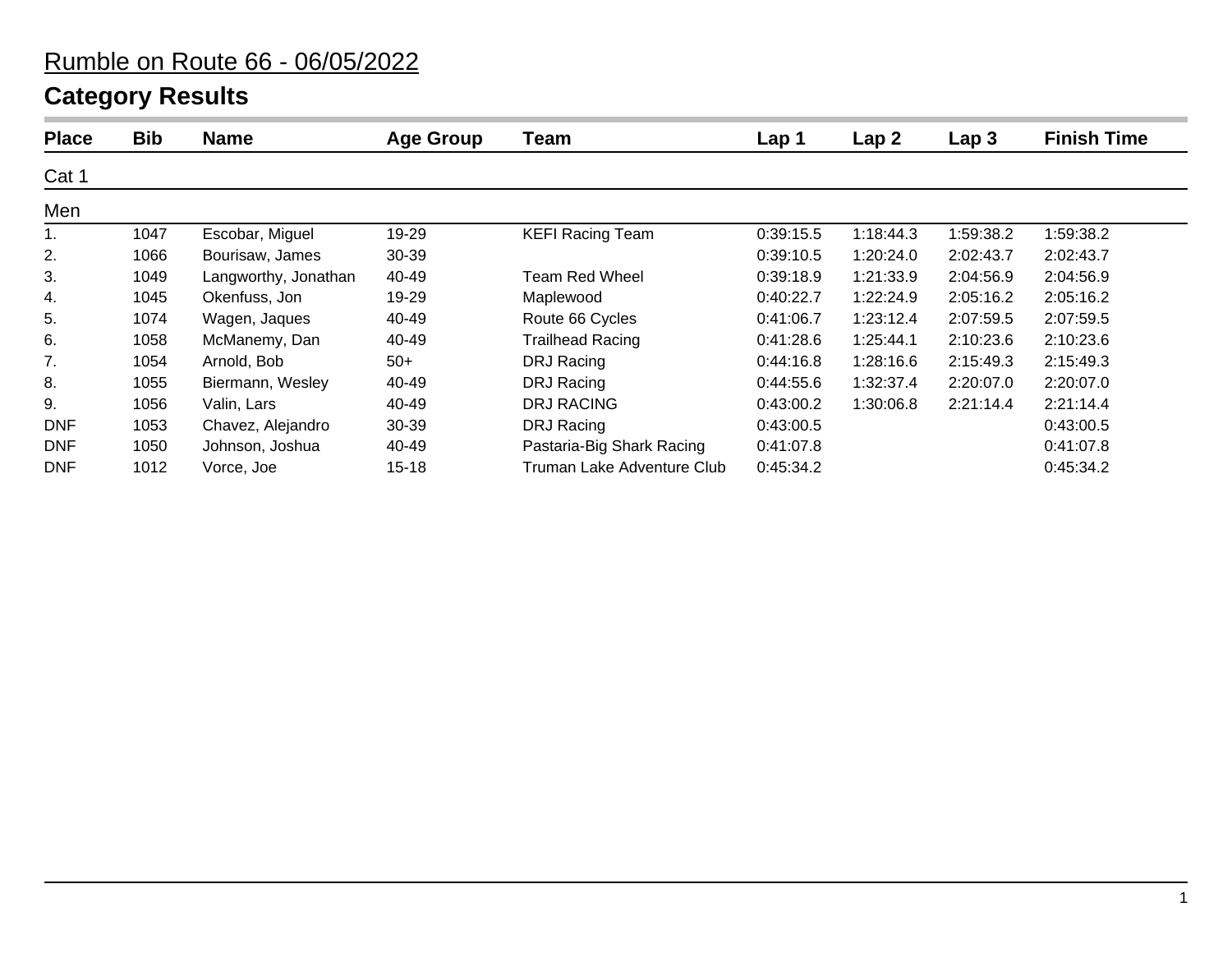# **Category Results**

| <b>Place</b>   | <b>Bib</b> | <b>Name</b>         | <b>Age Group</b> | Team                        | Lap <sub>1</sub> | Lap2    | Lap <sub>3</sub> | <b>Finish Time</b> |
|----------------|------------|---------------------|------------------|-----------------------------|------------------|---------|------------------|--------------------|
| Cat 2          |            |                     |                  |                             |                  |         |                  |                    |
| Men            |            |                     |                  |                             |                  |         |                  |                    |
| 1.             | 1038       | Pummill, Aaron      | 19-29            |                             | 0:44:00          | 1:29:12 |                  | 1:29:12            |
| 2.             | 1078       | Mitchell, Trevor    | 30-39            | Momentum                    | 0:46:40          | 1:35:01 |                  | 1:35:01            |
| 3.             | 1076       | Houseman, Brad      | 40-49            | 40K Racing                  | 0:46:48          | 1:36:58 |                  | 1:36:58            |
| 4.             | 1068       | Franklin, Jonathan  | 40-49            |                             | 0:46:55          | 1:37:49 |                  | 1:37:49            |
| 5.             | 1070       | Feldmann, Jeremiah  | 30-39            | DRJ Racing                  | 0:48:41          | 1:40:08 |                  | 1:40:08            |
| 6.             | 1052       | Chavez, Jose        | 40-49            | <b>DRJ Racing</b>           | 0:49:48          | 1:41:26 |                  | 1:41:26            |
| 7.             | 1065       | Melton, Brody       | $15 - 18$        | NICA Rockwood Composite     | 0:51:22          | 1:46:11 |                  | 1:46:11            |
| 8.             | 1057       | Klutenkamper, Larry | $60+$            |                             | 0:52:04          | 1:46:42 |                  | 1:46:42            |
| 9.             | 1048       | Nelson, James       | 40-49            | 2 Timing Guys Pfoodman      | 0:55:37          | 1:50:41 |                  | 1:50:41            |
| 10.            | 1067       | Gilkeson, David     | $50+$            |                             | 0:54:04          | 1:52:35 |                  | 1:52:35            |
| 11.            | 1082       | Brunnquell, John    | $50+$            | <b>Trailhead Racing</b>     | 0:55:09          | 1:54:27 |                  | 1:54:27            |
| 12.            | 1051       | Johnson, Riley      | $10 - 14$        | Pastaria - Big Shark Racing | 0:55:51          | 1:56:36 |                  | 1:56:36            |
| 13.            | 1075       | Willis, David       | $50+$            |                             | 0:57:53          | 1:59:59 |                  | 1:59:59            |
| 14.            | 1071       | vreven, darbin      | $60+$            | solarboy racing             | 0:59:49          | 2:01:14 |                  | 2:01:14            |
| 15.            | 1072       | Adams, Alan         | $50+$            |                             | 1:00:02          | 2:02:35 |                  | 2:02:35            |
| 16.            | 1081       | Zelasko, Josh       | 30-39            |                             | 0:58:32          | 2:10:16 |                  | 2:10:16            |
| <b>DNF</b>     | 1073       | Verbarg, William    | 30-39            | N/A                         | 1:03:56          |         |                  | 1:03:56            |
| Women          |            |                     |                  |                             |                  |         |                  |                    |
| $\mathbf{1}$ . | 1079       | Mitchell, Mindy     | Women Open       | Momentum                    | 0:56:04          | 1:48:21 |                  | 1:48:21            |
| 2.             | 1014       | Mostaffa, Keira     | Women Open       | <b>Warsaw Wildcats</b>      | 0:53:28          | 1:51:14 |                  | 1:51:14            |
| 3.             | 1007       | Bradshaw, Jenn      | Women Open       | Truman Lake Adventure Club  | 0:58:26          | 2:03:01 |                  | 2:03:01            |
| <b>DNF</b>     | 1062       | Pointer, Sara       | Women Open       |                             | 1:13:09          |         |                  | 1:13:09            |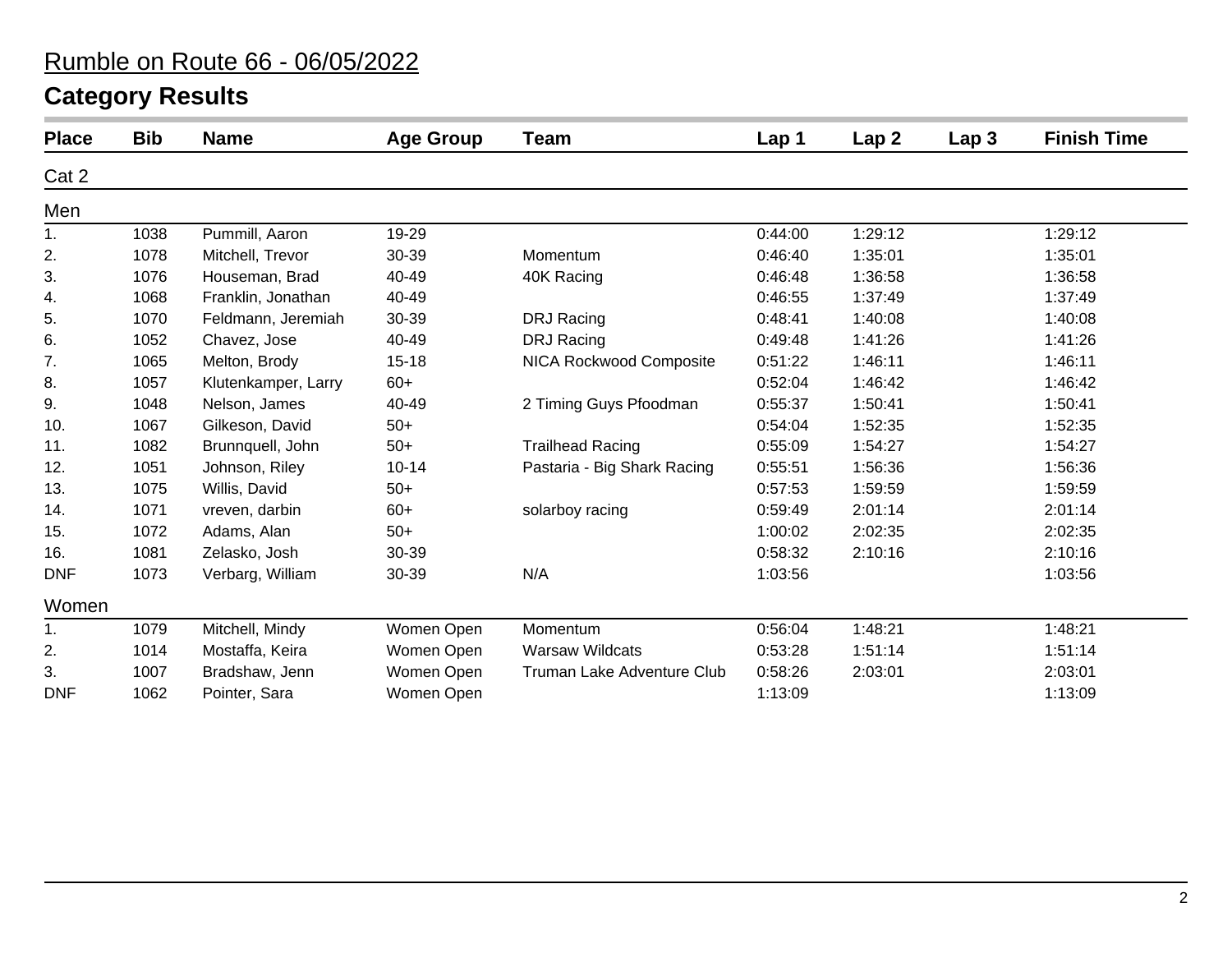# **Category Results**

| <b>Place</b> | <b>Bib</b> | <b>Name</b>        | <b>Age Group</b> | <b>Team</b> | Lap 1   | Lap <sub>2</sub> | Lap <sub>3</sub> | <b>Finish Time</b> |
|--------------|------------|--------------------|------------------|-------------|---------|------------------|------------------|--------------------|
| Cat 3        |            |                    |                  |             |         |                  |                  |                    |
| Men          |            |                    |                  |             |         |                  |                  |                    |
| 1.           | 1077       | Ronzio, Matt       | 30-39            |             | 0:56:02 |                  |                  | 0:56:02            |
| 2.           | 1042       | Castello, Michael  | 40-49            |             | 0:56:49 |                  |                  | 0:56:49            |
| 3.           | 1063       | Belding, Scott     | $50+$            |             | 0:56:51 |                  |                  | 0:56:51            |
| 4.           | 1061       | Clutter, Tom       | 30-39            |             | 0:57:26 |                  |                  | 0:57:26            |
| 5.           | 1080       | Jacquez, Craig     | $60+$            |             | 1:01:31 |                  |                  | 1:01:31            |
| 6.           | 1004       | Medina, Gabe       | 40-49            | Handske     | 1:05:39 |                  |                  | 1:05:39            |
| <b>DNF</b>   | 1069       | Campbell, Joe      | $50+$            |             |         |                  |                  |                    |
| Women        |            |                    |                  |             |         |                  |                  |                    |
| 1.           | 1064       | Slago, Amy         | Women Open       |             | 1:16:58 |                  |                  | 1:16:58            |
| 2.           | 1043       | Castello, Kimberly | Women Open       |             | 1:50:36 |                  |                  | 1:50:36            |
| Kids         |            |                    |                  |             |         |                  |                  |                    |
| Women        |            |                    |                  |             |         |                  |                  |                    |
| 1.           | 1060       | McManemy, Anna     | $9-U$            |             | 46:13   |                  |                  | 46:13              |
| 2.           | 1059       | McManemy, Meriel   | $10 - 14$        |             | 46:14   |                  |                  | 46:14              |